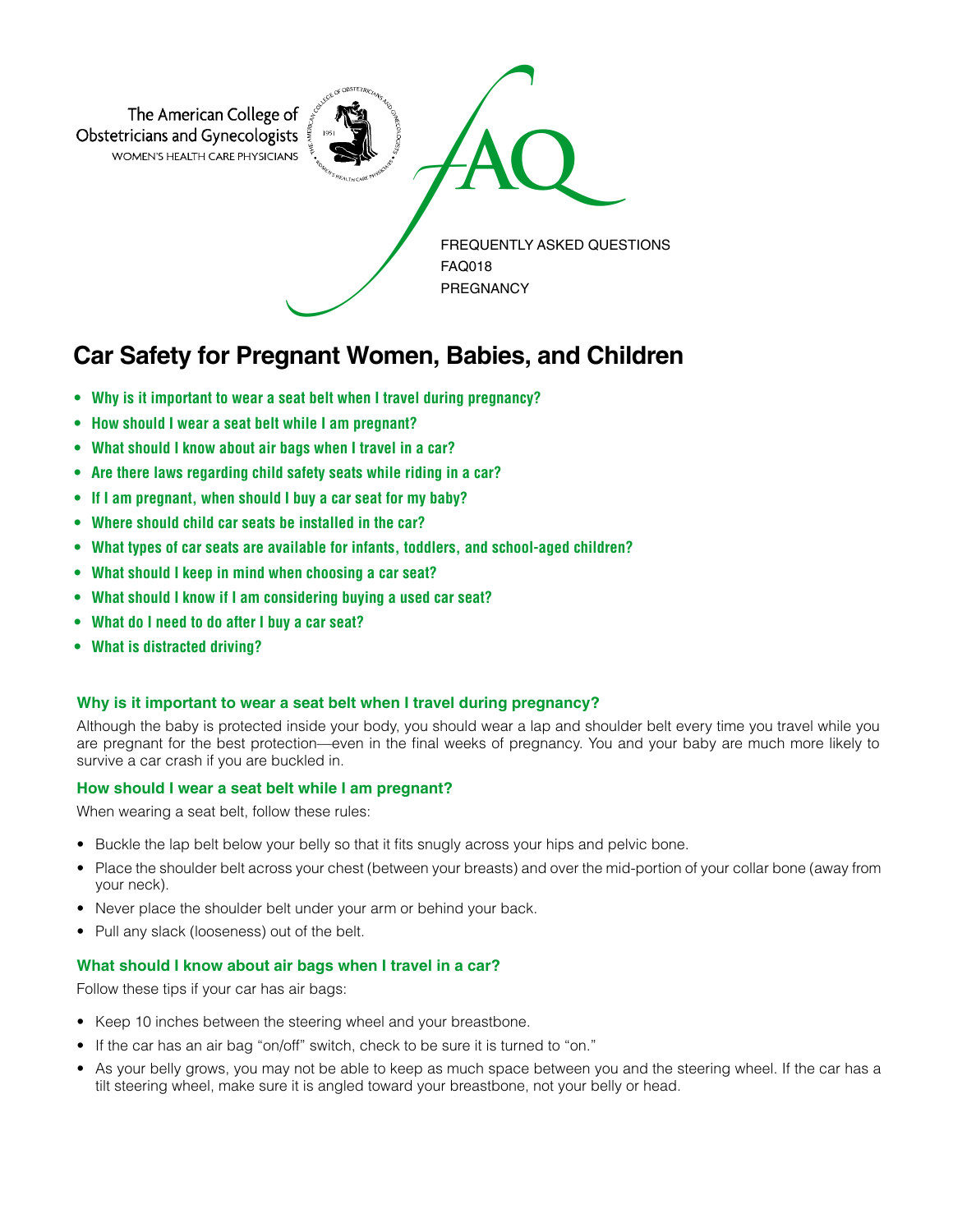# **Are there laws regarding child safety seats while riding in a car?**

All 50 states have laws requiring the use of child safety seats for infants and children at different ages. In 48 states, there are laws requiring the use of booster seats for children who have outgrown their safety seats. Go to http://www.ghsa.org/ html/stateinfo/laws/childsafety\_laws.html to find out the laws for your state. In most states, you can be stopped for a child seat violation as the only reason.

## **If I am pregnant, when should I buy a car seat for my baby?**

You cannot take your newborn home from the hospital without a car seat. Plan to have the car seat at least 3 weeks before your due date so you will have time to install it correctly and learn how to buckle the baby in safely.

#### **Where should child car seats be installed in the car?**

All car seats for children should be used in the back seat of the car—never in the front seat. Air bags in the front seat can cause serious injury to children. Until they reach age 13 years, children should always ride in the back seat.

## **What types of car seats are available for infants, toddlers, and school-aged children?**

- 1. Rear-facing car seat—In a rear-facing car seat, the baby is turned to face the back windshield of the car. Infants and toddlers should ride in a rear-facing car seat until they are 2 years of age or until they reach the highest weight and height allowed by their car seat's maker.
- 2. Forward-facing car seat—A forward-facing car seat faces the front windshield of the car. Toddlers and preschoolers who have outgrown the height and weight limit of the rear-facing seat should use a forward-facing seat.
- 3. Booster seat—A booster seat raises and positions your child so that the vehicle's lap and shoulder belts fit properly. Your child should use a booster seat until the car seat belts fit properly. This usually occurs when the child is between the ages of 8 years and 12 years and is at least 4 feet 9 inches in height.

## **What should I keep in mind when choosing a car seat?**

- Know whether your car has the LATCH system. LATCH stands for Lower Anchors and Tethers for Children. Instead of seat belts, special anchors hold the seat in place. If your car and car seat do not have the LATCH system, you will need to use seat belts to install the car seat.
- Try locking and unlocking the buckle while you are in the store. Try changing the lengths of the straps.
- Read the labels to find out the seat's height and weight limits.

The National Highway Traffic Safety Administration offers parents a five-star rating system on its web site (http://www.nhtsa. gov/nhtsa\_eou) based on how easy certain car seats are to use.

## **What should I know if I am considering buying a used car seat?**

Do not buy a used car seat if you know it has been in a car crash. Also, used car seats may be missing parts or instructions. Avoid a used car seat that looks old or worn or is missing labels with the model number and maker's name. Keep in mind that car seats have expiration dates. You can check the expiration date for any car seat on the maker's web site.

#### **What do I need to do after I buy a car seat?**

After you buy the seat, register it with the maker using the card that comes with the seat, or register it online with the National Highway Traffic Safety Administration at http://www-odi.nhtsa.dot.gov/recalls/register/childseat/index.cfm. Registering your car seat allows you to get updates and recall notices. You can take your car and the seat to a car seat inspection station. These stations can check whether your car seat is installed correctly after you have installed it yourself.

#### **What is distracted driving?**

Distracted driving means doing something else while driving that takes your hands off the steering wheel or your eyes or mind off the road:

- Using a cell phone
- Texting
- Eating
- Feeding a child or picking up a toy
- Grooming
- Using a navigation system or changing a DVD

Parents who are distracted while driving with children in the car are more likely to be in a crash. Wait to send a text or make a call until your car is parked.